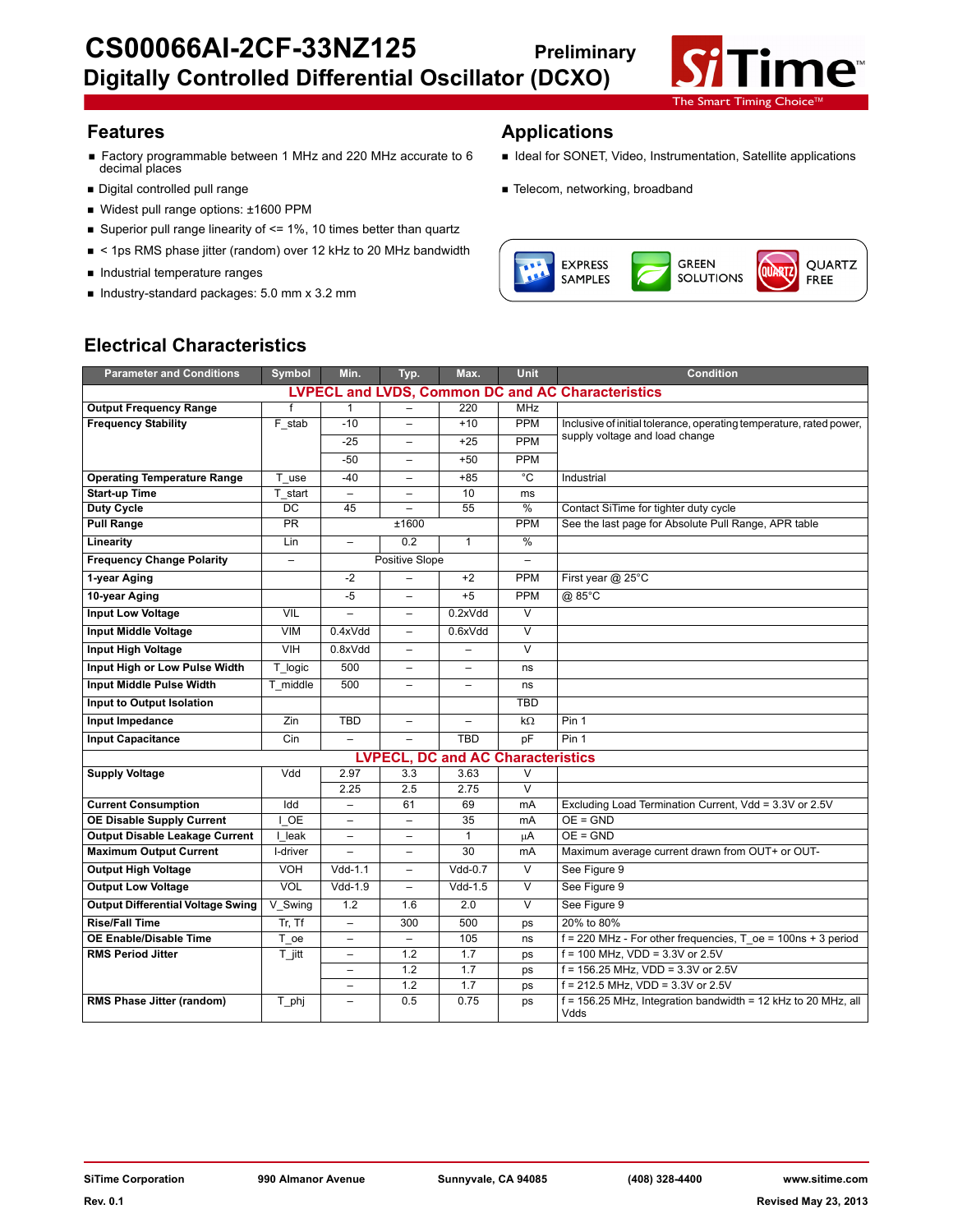

# **Electrical Characteristics**

| <b>Parameter and Conditions</b>         | Symbol          | Min.                     | Typ.                     | Max.  | <b>Unit</b> | <b>Condition</b>                                                      |  |  |  |  |
|-----------------------------------------|-----------------|--------------------------|--------------------------|-------|-------------|-----------------------------------------------------------------------|--|--|--|--|
| <b>LVDS, DC, and AC Characteristics</b> |                 |                          |                          |       |             |                                                                       |  |  |  |  |
| <b>Supply Voltage</b>                   | Vdd             | 2.97                     | 3.3                      | 3.63  | v           |                                                                       |  |  |  |  |
|                                         |                 | 2.25                     | 2.5                      | 2.75  | V           |                                                                       |  |  |  |  |
| <b>Current Consumption</b>              | Idd             | -                        | 47                       | 55    | mA          | Excluding Load Termination Current, Vdd = 3.3V or 2.5V                |  |  |  |  |
| <b>OE Disable Current</b>               | I OE            | $\overline{\phantom{0}}$ | $\qquad \qquad$          | 35    | mA          | $OE = Vdd$                                                            |  |  |  |  |
| <b>Output Disable Leakage Current</b>   | leak            |                          |                          |       | μA          | $OE = Vdd$                                                            |  |  |  |  |
| <b>Differential Output Voltage</b>      | <b>VOD</b>      | 200                      | 350                      | 500   | mV          | See Figure 12                                                         |  |  |  |  |
| <b>VOD Magnitude Change</b>             | $\Delta$ vod    | $\overline{\phantom{0}}$ | $\qquad \qquad$          | 50    | mV          | See Figure 12                                                         |  |  |  |  |
| <b>Offset Voltage</b>                   | <b>VOS</b>      | 1.125                    | 1.2                      | 1.375 | V           | See Figure 12                                                         |  |  |  |  |
| <b>VOS Magnitude Change</b>             | $\triangle VOS$ |                          |                          | 50    | mV          | See Figure 12                                                         |  |  |  |  |
| <b>Rise/Fall Time</b>                   | Tr, Tf          | 360                      | 495                      | 600   | ps          | 20% to 80%                                                            |  |  |  |  |
| <b>OE Enable/Disable Time</b>           | $T\_{oe}$       | $\overline{\phantom{0}}$ | $\overline{\phantom{0}}$ | 105   | ns          | $f = 220$ MHz - For other frequencies, T $oe = 100$ ns + 3 period     |  |  |  |  |
| <b>RMS Period Jitter</b>                | T jitt          | $\overline{\phantom{0}}$ | 1.2                      | 1.7   | ps          | f = 100 MHz. VDD = 3.3V or 2.5V                                       |  |  |  |  |
|                                         |                 | -                        | 1.2                      | 1.7   | ps          | f = 156.25 MHz, VDD = 3.3V or 2.5V                                    |  |  |  |  |
|                                         |                 | -                        | 1.2                      | 1.7   | ps          | f = 212.5 MHz, VDD = 3.3V or 2.5V                                     |  |  |  |  |
| <b>RMS Phase Jitter (random)</b>        | T phj           | -                        | 0.5                      | 0.75  | ps          | f = 156.25 MHz, Integration bandwidth = 12 kHz to 20 MHz, all<br>Vdds |  |  |  |  |

# **Pin Description**

| Pin | <b>Map</b> |           | <b>Top Vie</b>                  |                   |
|-----|------------|-----------|---------------------------------|-------------------|
|     | <b>DP</b>  | Input     | Digital programming pin         |                   |
|     | <b>NC</b>  | <b>NA</b> | No connect                      | DP¦               |
| 3   | <b>GND</b> | Power     | VDD power supply ground         |                   |
|     | OUT+       | Output    | Oscillator output               | NC <sub>1</sub> 2 |
| 5   | OUT-       | Output    | Complementary oscillator output |                   |
| 6   | <b>VDD</b> | Power     | Power supply voltage            | GND: 3            |



# 3 **4** OUT+ DP 1 6 VDD  $5$  OUT-

# **Absolute Maximum**

Attempted operation outside the absolute maximum ratings of the part may cause permanent damage to the part. Actual performance of the IC is only guaranteed within the operational specifications, not at absolute maximum ratings.

| <b>Parameter</b>                                                     | Min.      | Max. | Unit    |
|----------------------------------------------------------------------|-----------|------|---------|
| <b>Storage Temperature</b>                                           | $-65$     | 150  | $\circ$ |
| <b>VDD</b>                                                           | $-0.5$    |      |         |
| Electrostatic Discharge                                              |           | 2000 |         |
| Soldering Temperature (follow standard Pb free soldering guidelines) |           | 260  | $\circ$ |
| Program Retention over -40 to 125°C, Process, VDD (0 to 3.65V)       | $1.000 +$ |      | years   |

# **Environmental Compliance**

| <b>Parameter</b>                  | <b>Condition/Test Method</b> |
|-----------------------------------|------------------------------|
| Mechanical Shock                  | MIL-STD-883F, Method 2002    |
| <b>Mechanical Vibration</b>       | MIL-STD-883F, Method 2007    |
| Temperature Cycle                 | JESD22. Method A104          |
| Solderability                     | MIL-STD-883F, Method 2003    |
| <b>Moisture Sensitivity Level</b> | MSL1 @ $260^{\circ}$ C       |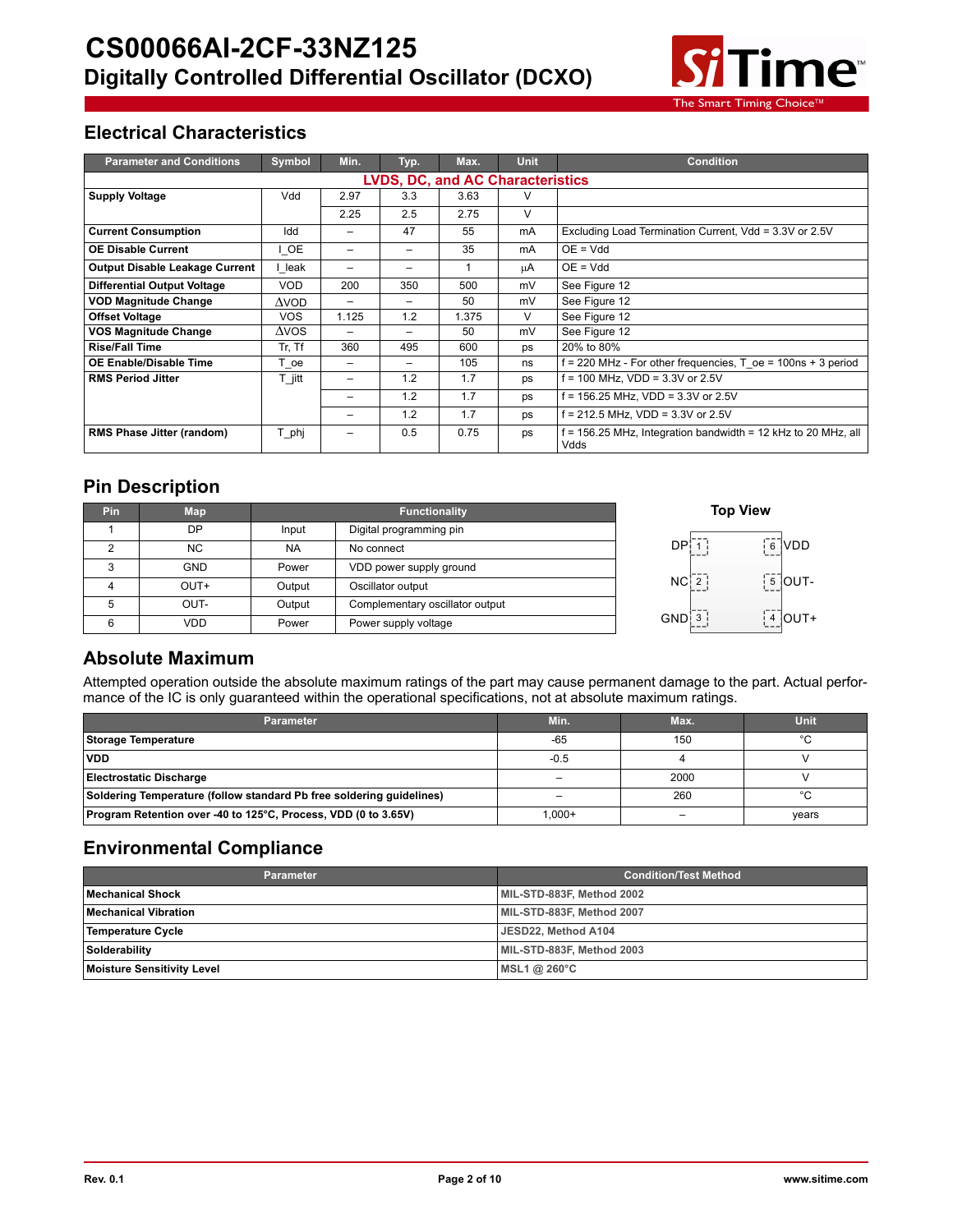

### **Default Startup Condition**

The SiT3921 starts up at its factory programmed frequency and settings. The control register values are initialized all zeros, effectively setting the frequency to the middle of the control range.

### **Frequency Control Protocol Description**

The device includes two DCXO registers; writing to these registers controls the output frequency. Data for each register is written to the device using a data frame.

### **Data Frame Format**

Each frame consists of 40 bits. A frame has 3 parts:

- The header, 16 bit
- Register address, 8 bit
- The data word (represented as 2's complement numbers), 16 bit.

Bits are sent MSB first.

Frames are sent LS word first in mode 2.

The header allows the devices to recognize that the master is initiating communication. The header includes the device address, which is factory programmable. The valid header is 0xFAIA, where "I" can be a hex digits from 0 to F. If not specified at the order time, it will be defaulted to zero. In this document in all examples and text, the device address is considered to be zero (default).



### **Frequency Control Mode 1**

In this resolution mode, only one frame per frequency update is required, and the output frequency is updated at the end of each frame. The length of the frequency control data is 16 bits, and is written to the device as shown below:



### **Frequency Control Mode 2**

In this mode, two frames per frequency update are required, and frequency is only updated at the end of the second frame. The frequency control value in this mode is 23 bits. This value is written to the device in two frames as follows:



**Figure 1. Frequency Control Mode 1 Figure 2. Frequency Control Mode 2**

### **Resolution and Update Rate for Mode 1 Resolution and Update Rate for Mode 2**

| Pull Range (PPM) | <b>Step Resolution (ppb)</b> | <b>Max Update Rate</b><br>(Updates Per Second) | Pull Range (PPM) | <b>Step Resolution (ppb)</b> | Max Update<br>! Updates Per) |
|------------------|------------------------------|------------------------------------------------|------------------|------------------------------|------------------------------|
| ±25              |                              | 25 K                                           | ±25              |                              | 12.5K                        |
| ±50              | 1.5                          | 25K                                            | ±50              |                              | 12.5K                        |
| ±100             |                              | 25K                                            | ±100             |                              | 12.5K                        |
| ±200             |                              | 25 K                                           | ±200             |                              | 12.5K                        |
| ±400             | 12                           | 25 K                                           | ±400             |                              | 12.5K                        |
| ±800             | 25                           | 25 K                                           | ±800             |                              | 12.5K                        |
| ±1600            | 49                           | 25 K                                           | ±1600            |                              | 12.5K                        |

| ange (PPM) | <b>Step Resolution (ppb)</b> | <b>Max Update Rate</b><br>(Updates Per Second) | Pull Range (PPM) | <b>Step Resolution (ppb)</b> | <b>Max Update Rate</b><br>(Updates Per Second) |
|------------|------------------------------|------------------------------------------------|------------------|------------------------------|------------------------------------------------|
| ±25        |                              | 25 K                                           | ±25              |                              | 12.5K                                          |
| ±50        | .5                           | 25K                                            | ±50              |                              | 12.5 K                                         |
| ±100       |                              | 25 K                                           | ±100             |                              | 12.5K                                          |
| ±200       |                              | 25K                                            | ±200             |                              | 12.5K                                          |
| ±400       | 12                           | 25 K                                           | ±400             |                              | 12.5K                                          |
| ±800       | 25                           | 25 K                                           | ±800             |                              | 12.5K                                          |
| £1600      | 49                           | 25K                                            | ±1600            |                              | 12.5K                                          |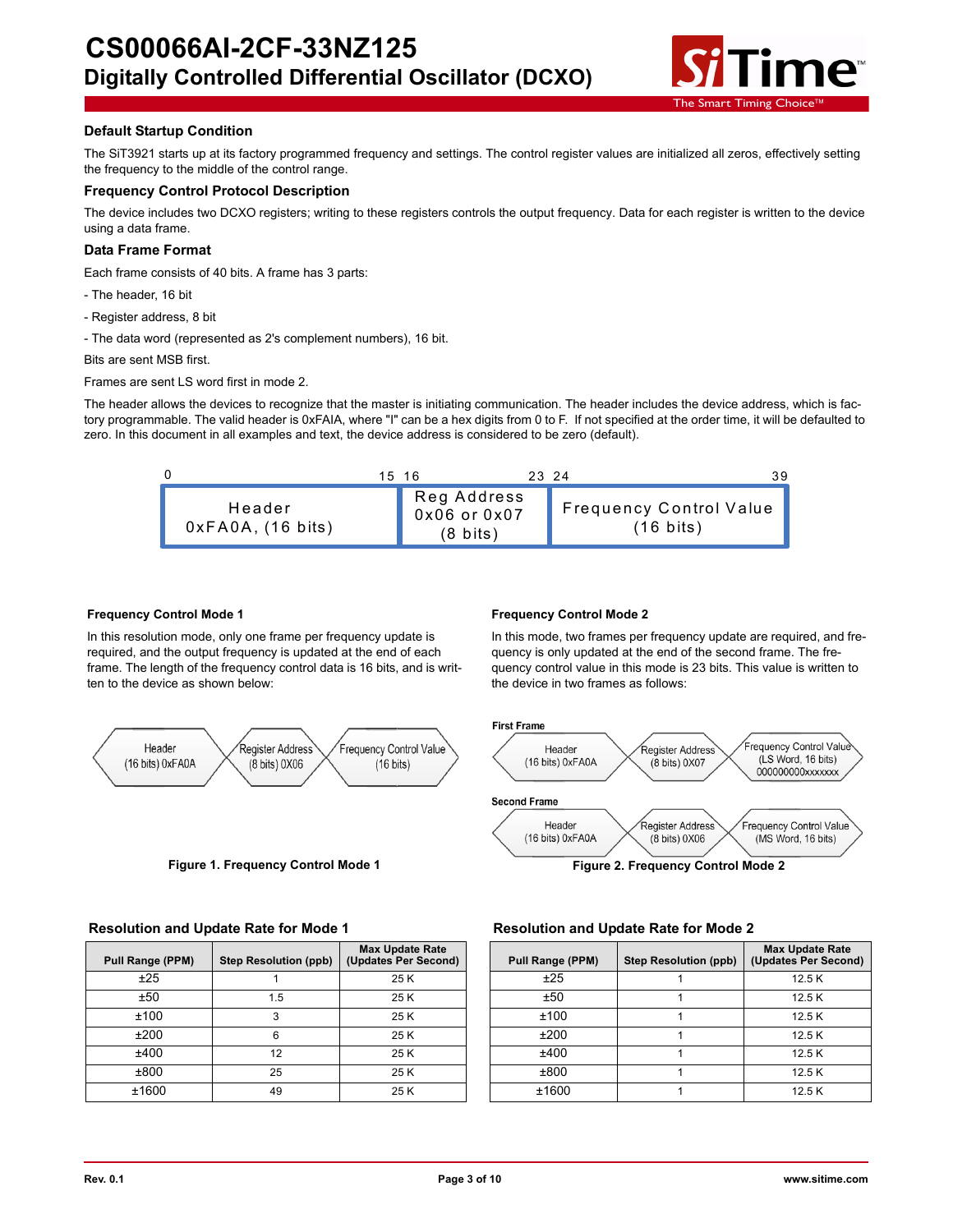



**Figure 4. Mode 2 Frame Timing**

### **Frame Timing Parameters**

| <b>Parameter</b>               | Symbol                      | Min. | Max. | Unit |
|--------------------------------|-----------------------------|------|------|------|
| Frame Length                   | <sup>I</sup> frame          | 40   |      | μS   |
| Frame to Frame Delay           | $\mathsf{r}_{\mathsf{f2f}}$ |      |      | μS   |
| <b>Frequency Settling Time</b> | settle                      |      | 30   | μS   |
| Frame to Frequency Delay       | fdelay                      |      |      | μS   |

### **Calculating Pull Range PPM offset**

The frequency control value must be encoded as a 2's complement number (16-bit in mode 1 and 23-bit in mode 2), representing the full scale range of the device. For example, for a +/-1600ppm device in mode 2, the 23-bit number represents the full +/-1600ppm range.

The upper 16 bits of the value are written to address 0x06. If the high-resolution register (address 0x07) is used, the other 7 bits are written to the lowest seven bits of address 0x07.

Here are the steps to calculate the frequency control value:

1. Find the scale factor (calculated for half of the pull range) from the tables below where PR is the Pull Range:

### **K (scale)Factor**

| Mode | $K = Scale Factor$         |
|------|----------------------------|
|      | (2^15-1) / (PR*1.00135625) |
|      | (2^22-1) / (PR*1.00135625) |

2. Enter the desired\_PPM in equation below:

Frequency control (decimal value) = round (desired\_PPM \* K).

3. For any frequency shifts (positive or negative PPM), convert the frequency control value to a 2's complement binary number.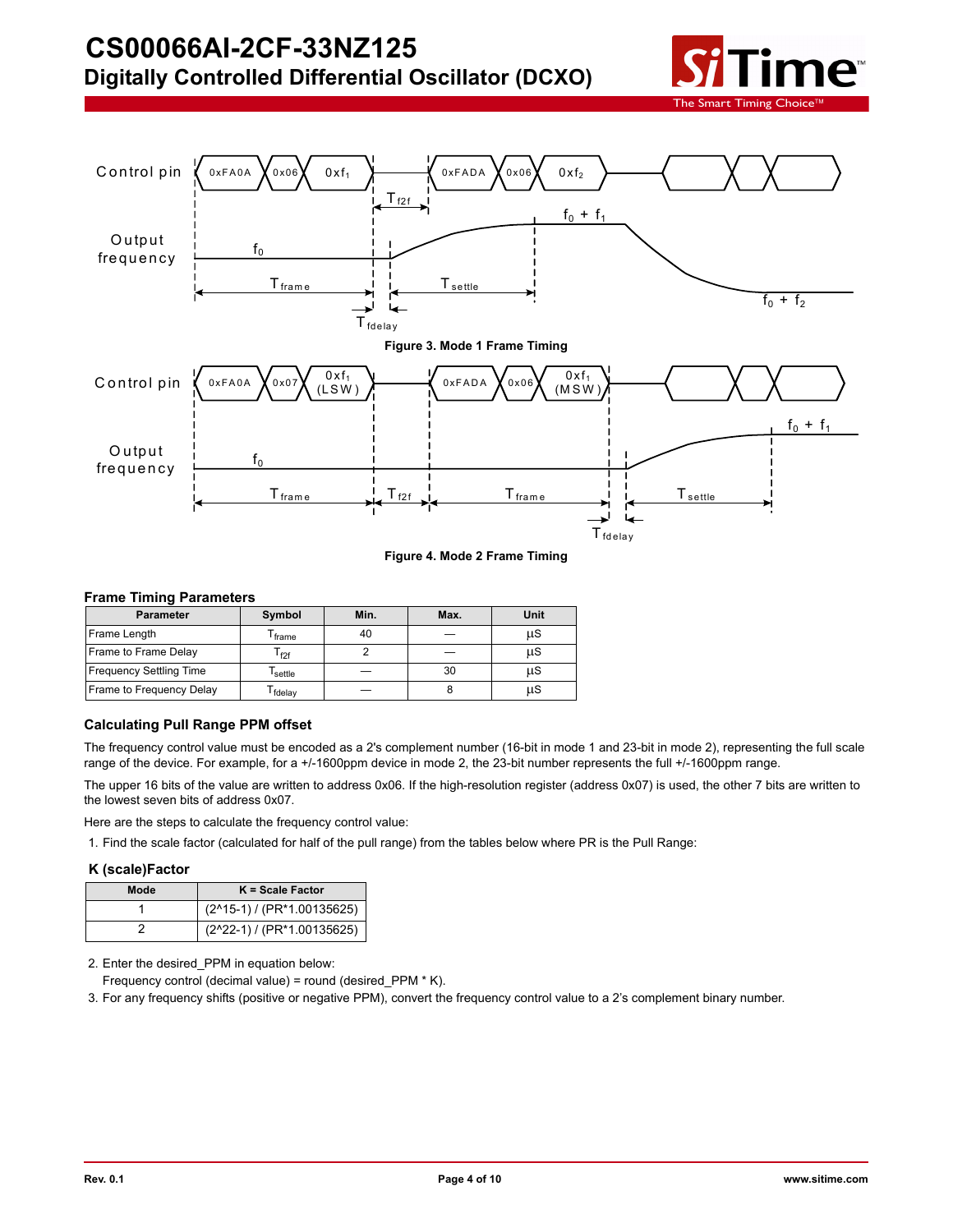

Two examples follow:

### **Example 1**

This example shows how to shift the frequency by +245.6 ppm in a device with ±1600 pull range using Mode 2 (23-bit):

Decimal value: round(245.6  $*$  K) = 642954 23-bit value = 0x09CF8A

LS Word value = 0x000A (to be written to address 0x07) MS Word value = 0x139F (to be written to address 0x06) Write LS Word: 0xFA0A 07 000A (Frequency will not update) Write MS Word: 0xFA0A 06 139F (Frequency updates after write)

### **Example 2**

This example shows how to shift the frequency by -831.2 ppm in a device with ±1600 pull range using Mode 2 (23-bit): Decimal value: round(abs(831.2 \* K) = 2175989 23-bit abs binary value: 01000010011001111110101 23-bit 2's comp binary value: 1011110110011000 0001011 LS Word value =  $0x000B$ MS Word value = 0x BD98 Write LS Word: 0xFA0A 07 000B (Frequency will not update) Write MS Word: 0xFA0A 06 BD98 (Frequency updates after write)

### **Physical Interface**

The SiTime DCMO uses a serial input interface to adjust the frequency control value. The interface uses a one-wire tri-level return-to-middle signaling format. *Figure 5* below shows the signal waveform of the interface.



**Figure 5. Serial 1-Wire Tri-Level Signaling**

A logical bit "1" is defined by a high-logic followed by mid-logic. A logical bit "0" is defined by a low-logic followed by mid-logic. The voltage ranges and time durations corresponding to low-logic, high-, and mid-logic are illustrated in *Figure 5* and specified in electrical specification table.

The overall baud rate is computed as below:

$$
baud\_\_rate = \frac{1}{T\_\}bit}
$$

*Figure 6* shows a simple circuit to generate tri-level circuit with a general purpose IO (GPIO) with tri-state capability. Most FPGAs and micro controllers/processors include such GPIOs. If the GPIO does not support tri-state output, two IO s may be used in combination with external tri-state buffer to generate the tri-level signal; an example of such buffer is the SN74LVC1G126. The waveform at the output of the tri-state buffer is shown in *Figure 7*. When the GPIO drives Low or High voltage, the rise/fall times are typically fast (sub-5ns range). When the output is set to Hi-Z, the output settles at middle voltage with a RC response. The time constant is determined based on the total capacitance on frequency control pin and the parallel resistance of the pull-up and pull-down resistors. The time constant in most practical situations will be less than 50ns; this necessitate choosing longer T\_middle to allow the RC waveform to settle within 5% or so.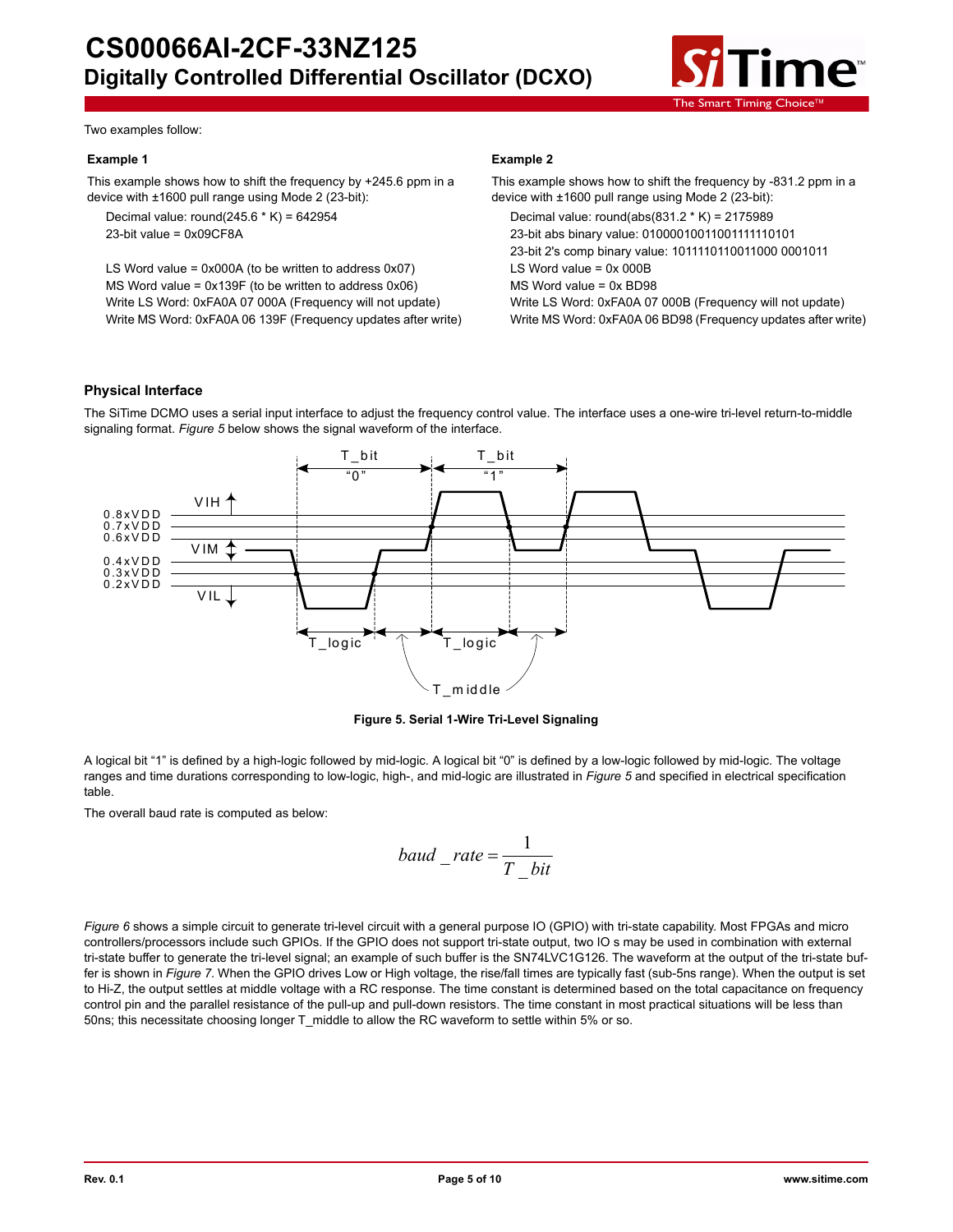



**Figure 6. Circuit Diagram for Generating Tri-Level Signal with Tri-State Buffer**



**Figure 7. Tri-State Signal Generated with Tri-State Buffer**

When using a tri-state buffer as shown above, care must be taken if the DATA and OE lines transition at the same time that there are no glitches. A glitch might occur, for example, if the OE line enables the output slightly before the data line has finished its logical transition. One way around this, albeit at the cost of some data overhead, is to use an extra OE cycle on every bit, as shown in Figure 8. Note that the diagram assumes an SN74LVC125, which has a low-true OE/ line (output is enabled when OE/ is low). For a high-true OE part, such as the SN74LVC126, the polarity of that signal would be reversed.



**Figure 8. Signal Polarity**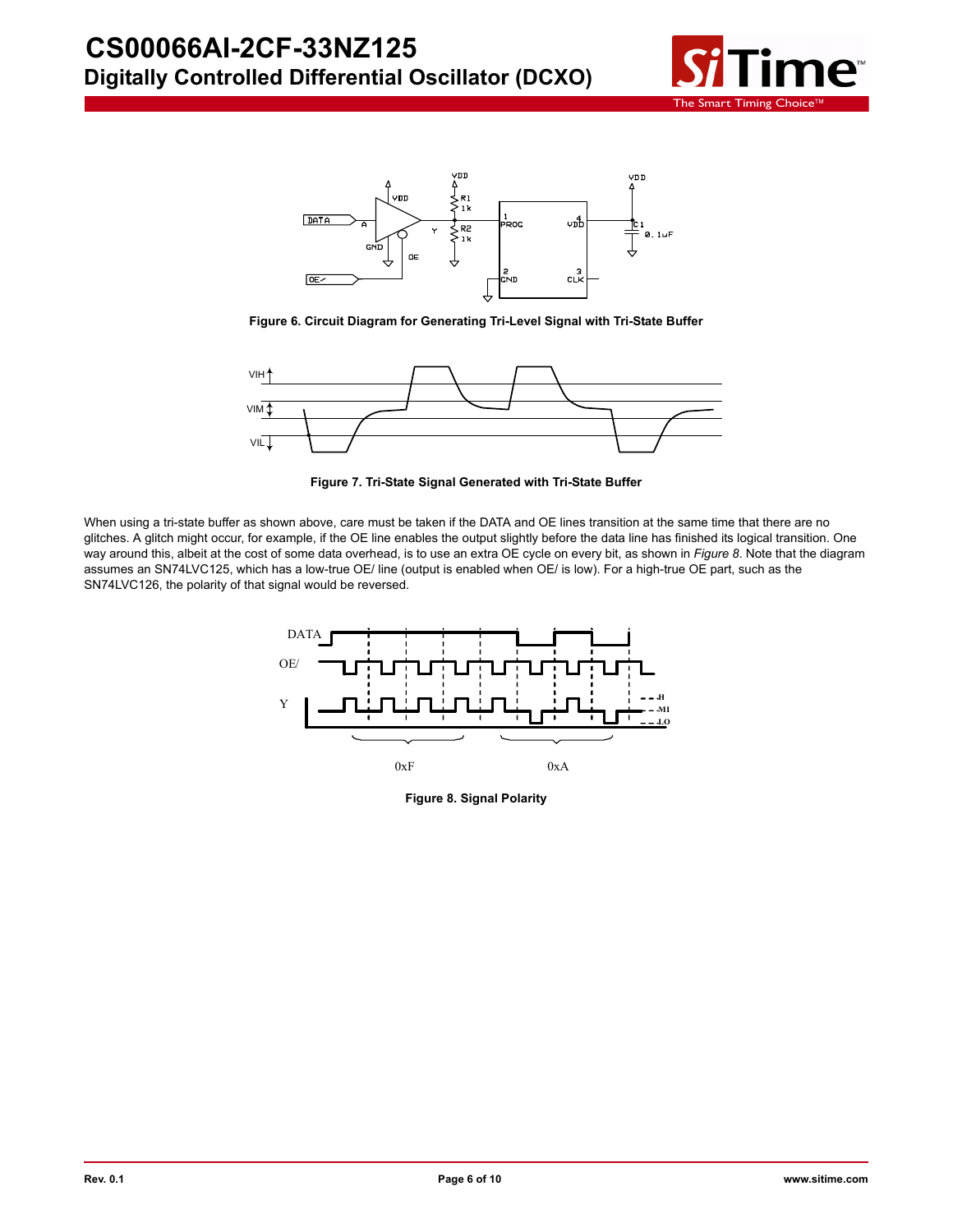

# **Termination Diagrams**

## **LVPECL:**











**Figure 10. LVPECL with Thevenin Typical Termination**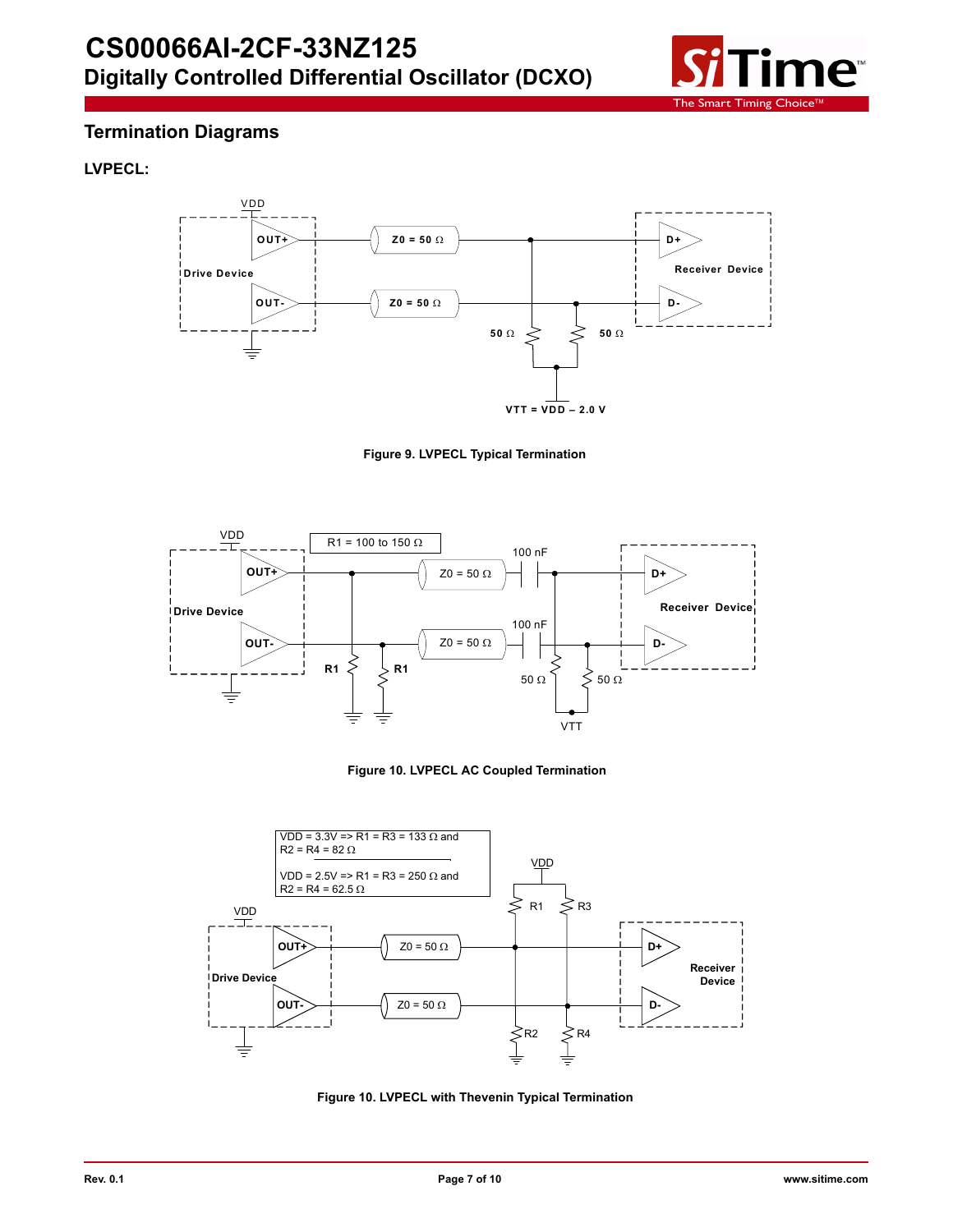

**LVDS:**



**Figure 12. LVDS Single Termination (Load Terminated)**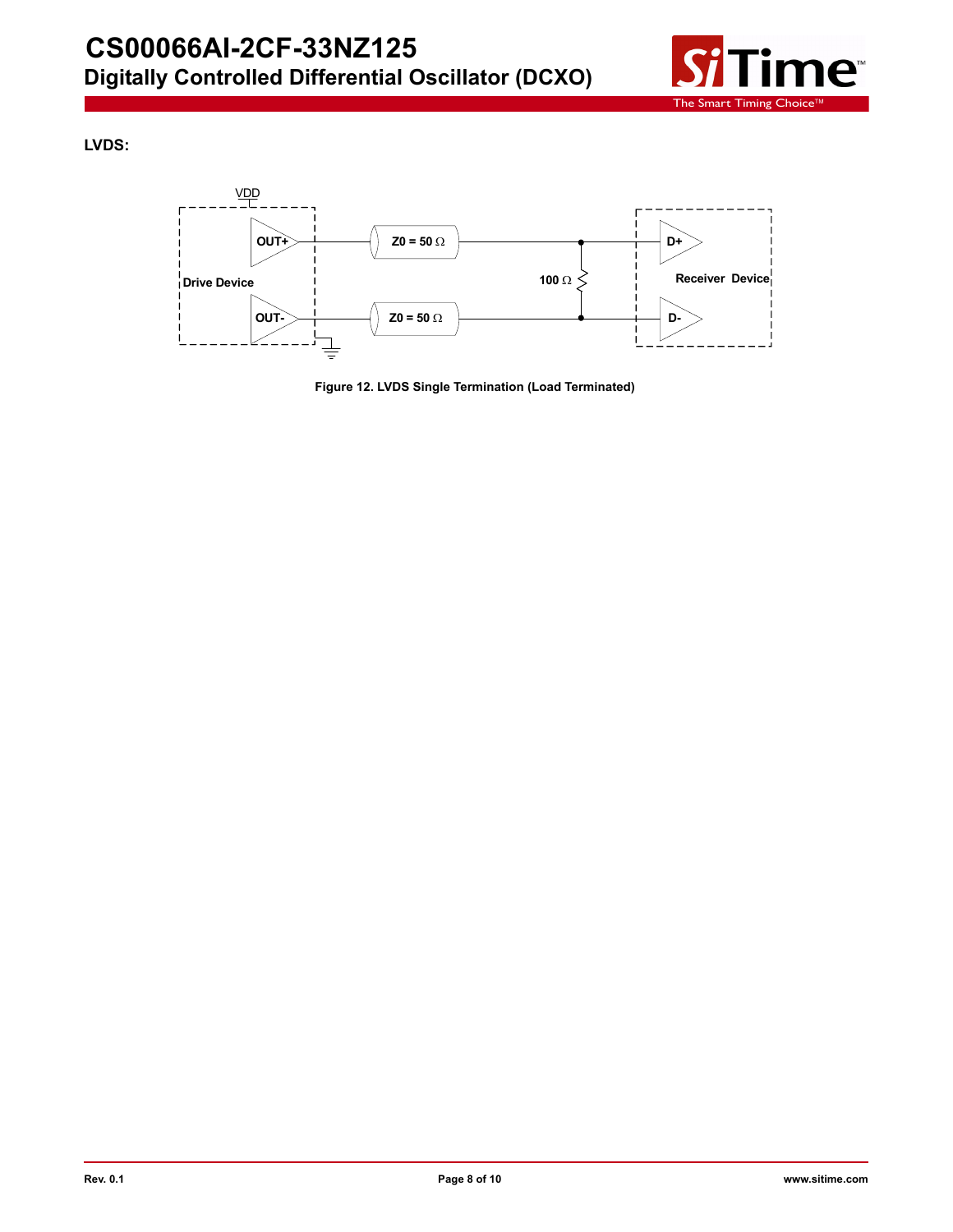

# **Dimensions and Patterns**



1. Top Marking: Y denotes manufacturing origin and XXXX denotes manufacturing lot number. The value of "Y" will depend on the assembly location of the device.<br>2. A capacitor of value 0.1 μF between Vdd and GND is recommen